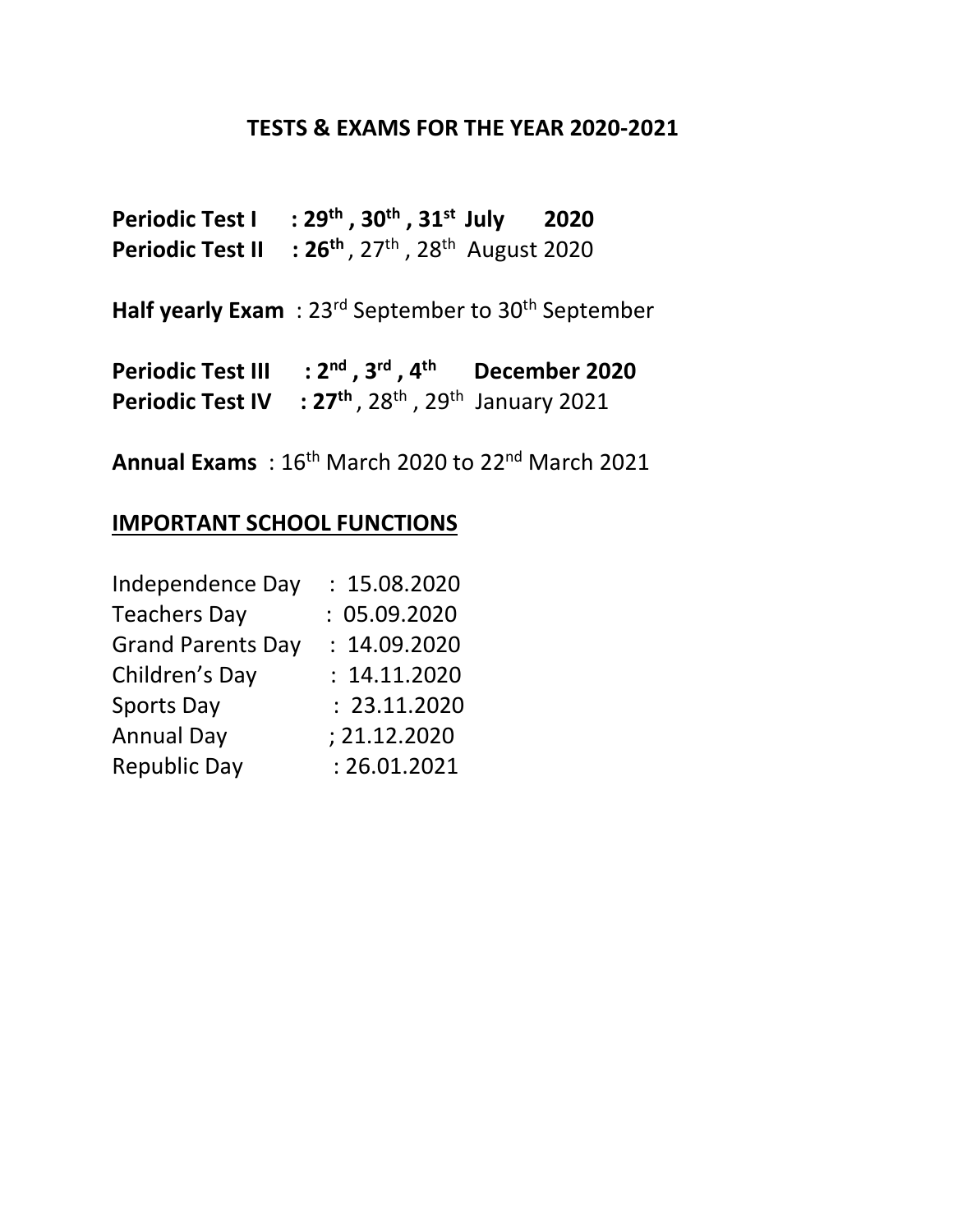## **ACADEMIC CALENDAR OF SCHOOL**

01.08.2020 ID-UL-ADHA 14.11.2020 DEEPAVALI 25.12.2020 CHRITIMAS 14.01.2021 SANKRANTI 29.03.2021 HOLI 13.04.2021 U**GADI**

25.05.2020 EID –UL–FITAR 25.07.2020 NAGA PANCHAMI 22.08.2020 GANESH CHATURTHI 29.09.2020 MUHARRAM 16.10.2020 MAHALAYA AMAVASAYA 25.10.2020 VIJAYA DASHMI 30.10.2020 MILAD UN NABI 31.10.2020 VALMIKI JAYANTI 1.11.2020 KANNADA RAJYOSTAVA 03.12.2020 KANKADASA JAYANTI 11.03.2021 MAHA SHIVRATRI